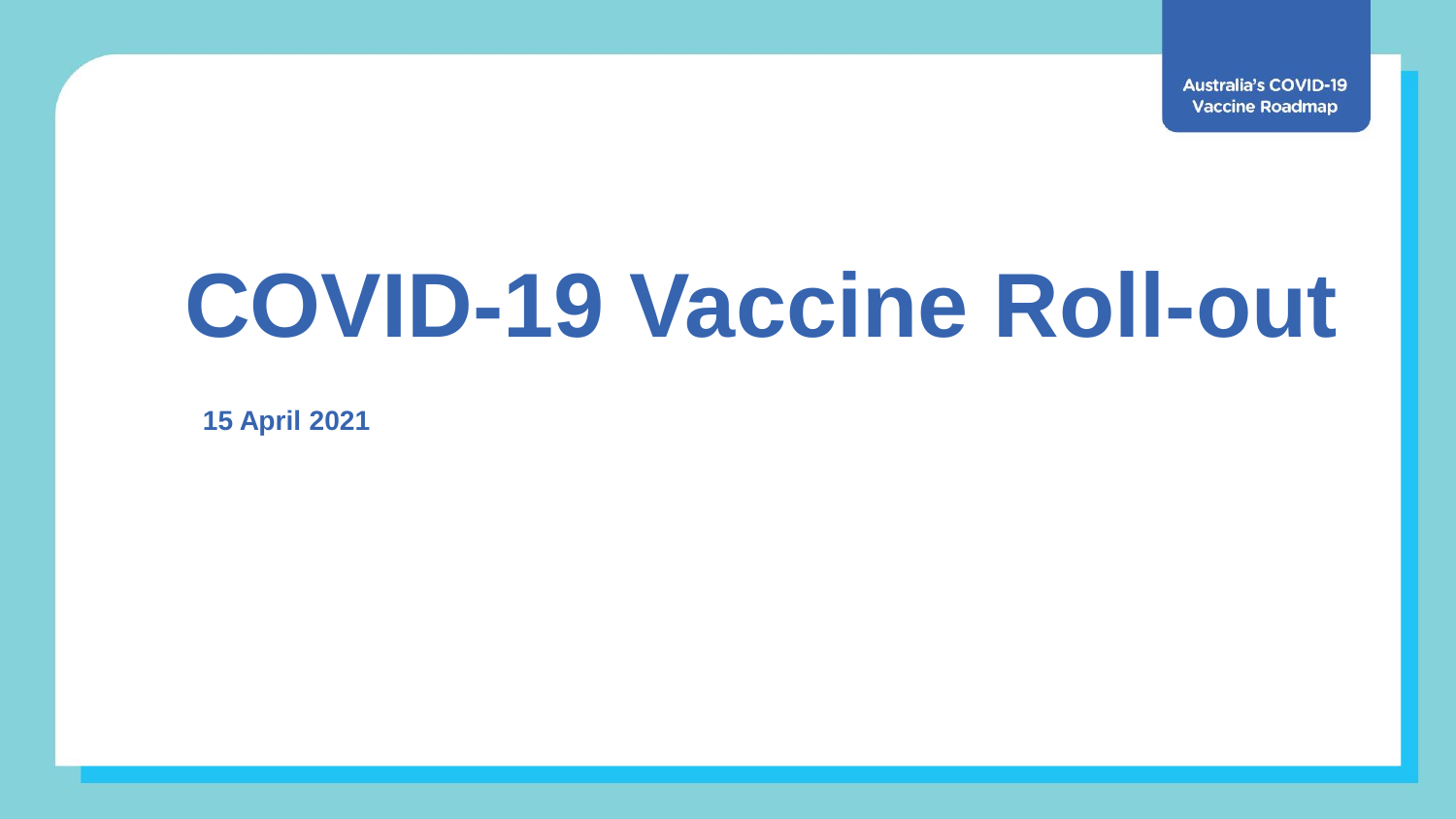#### **Vaccine Roadmap Total vaccine doses Data as at: 14 Apr 2021** 611,333 1,359,305 (+15,993 last 24 hours) Total vaccine doses administered in **Total vaccine doses**  State and Territory clinics as at 14 April **administered as at 14 April**  $\blacktriangledown$ COVID-19<br>VACCINE +63,633 **Past 24 hours NSW Commonwealth vaccine doses VIC VIC VIC QLD VIC WA 164,855 155,928 117,763 72,263** 747,972 V (+4,218 last (+3,565 last (+2,738 last (+1,679 last (+47,640 last 24 hours) 24 hours) 24 hours) 24 hours) 24 hours) **Commonwealth vaccine doses in primary care TAS SA ACT NT** 589,280 **26,728 42,601 19,236 11,959** (+41,768 last 24 hours) (+896 last (+1,873 last (+592 last (+432 last **Commonwealth vaccine doses in**  24 hours) 24 hours) 24 hours) 24 hours)**aged and disability facilities** 158,692 (+5,872 last 24 hours)

**Australia's COVID-19** 

**\* Source: Australian Immunisation Register and self reported data**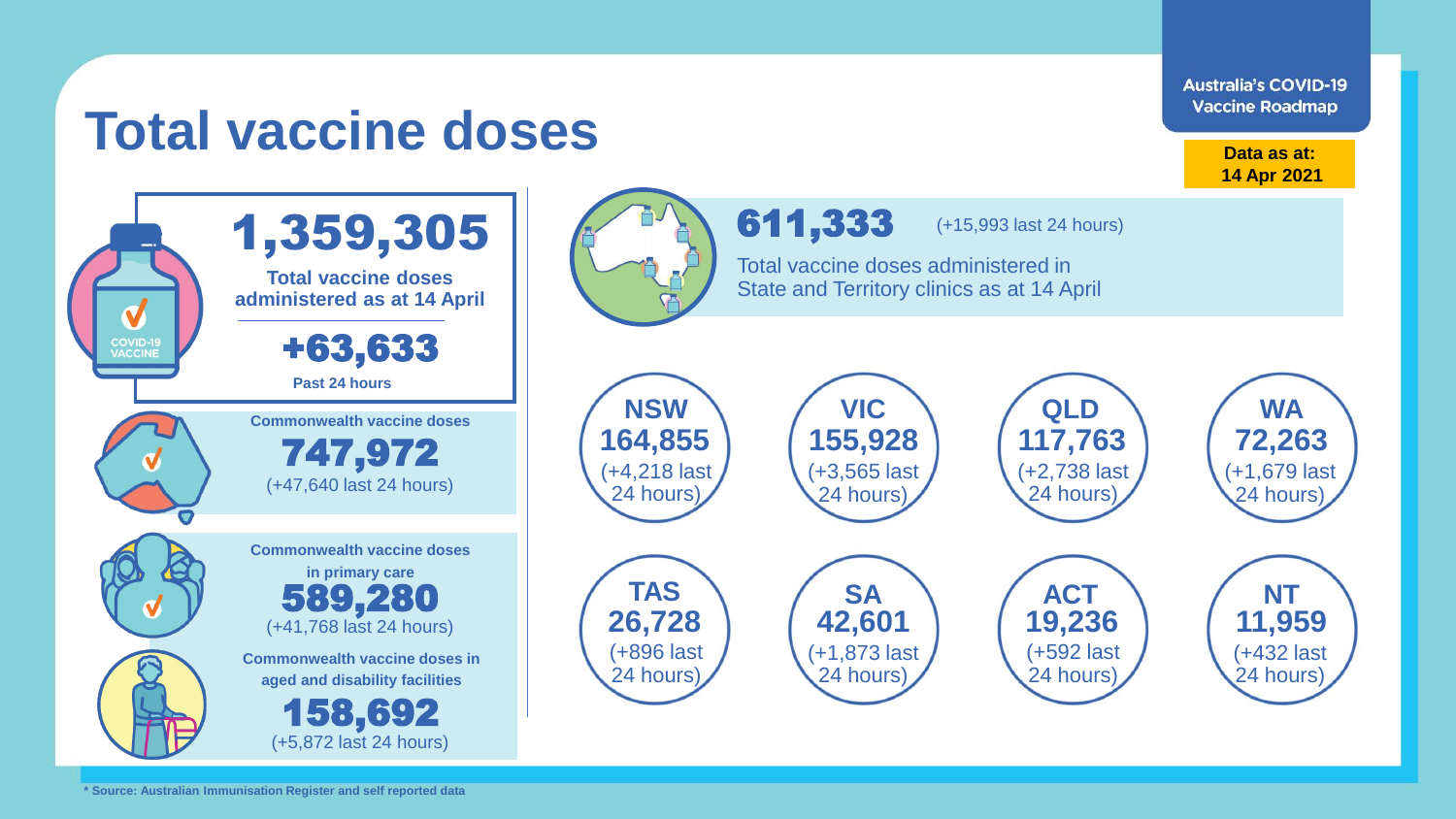

Data as at 14 Apr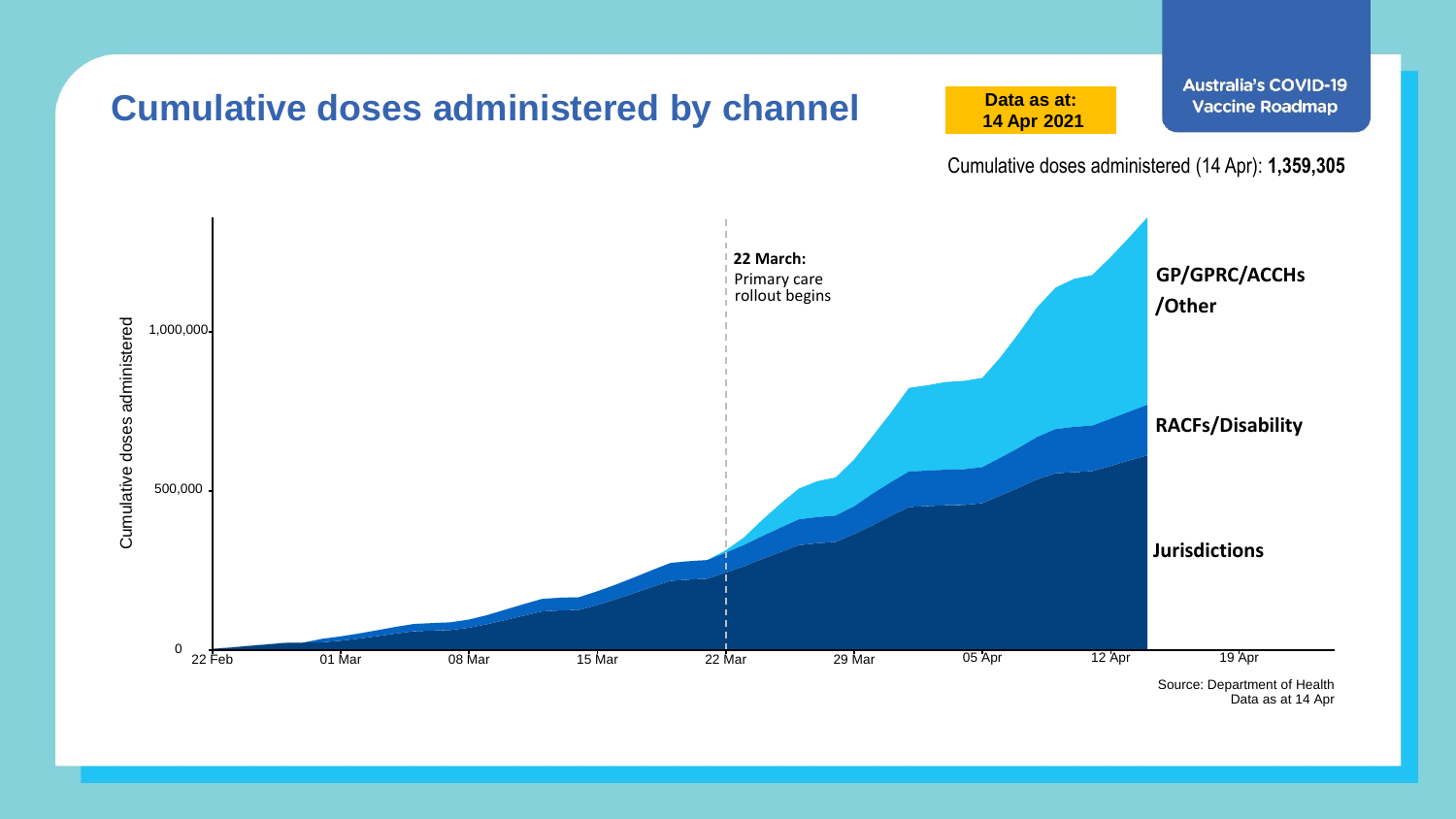## **International comparisons at equivalent stages of rollout**

**Data as at: 14 Apr 2021**

Cumulative doses administered (14 Apr): **1,359,305**

The x-axis is truncated at the length of Australia's vaccination program. Some countries started later and some countries do not have daily data points so the closest day to AUS's we have data for is used.



Source: Department of Health (Australia), Our World in Data (international) Latest data: 14 April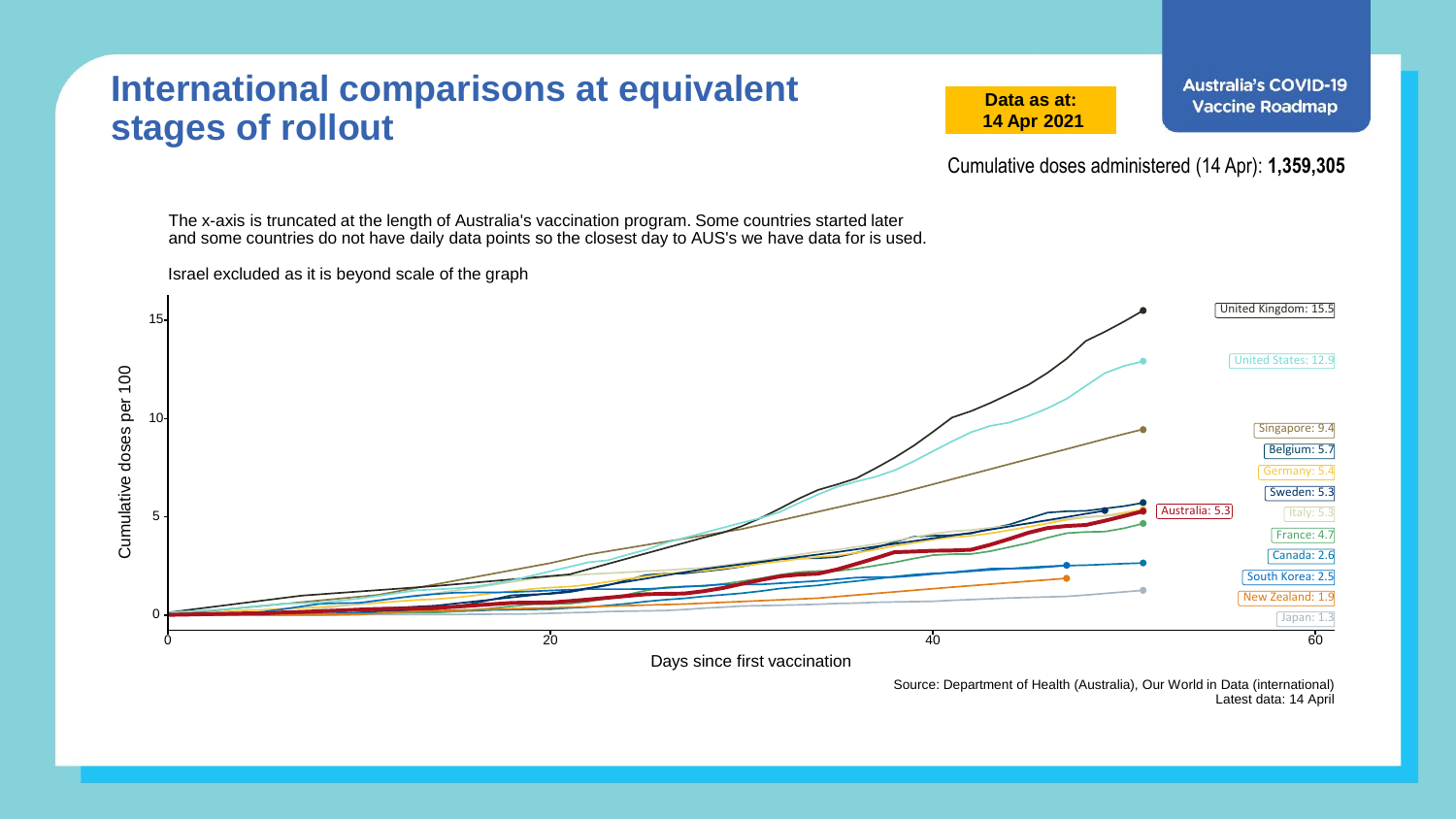## **Commonwealth aged care doses administered**

**Data as at: 14 Apr 2021**



\*There were no aged care and disability doses administered in the NT in the last 24 hours.